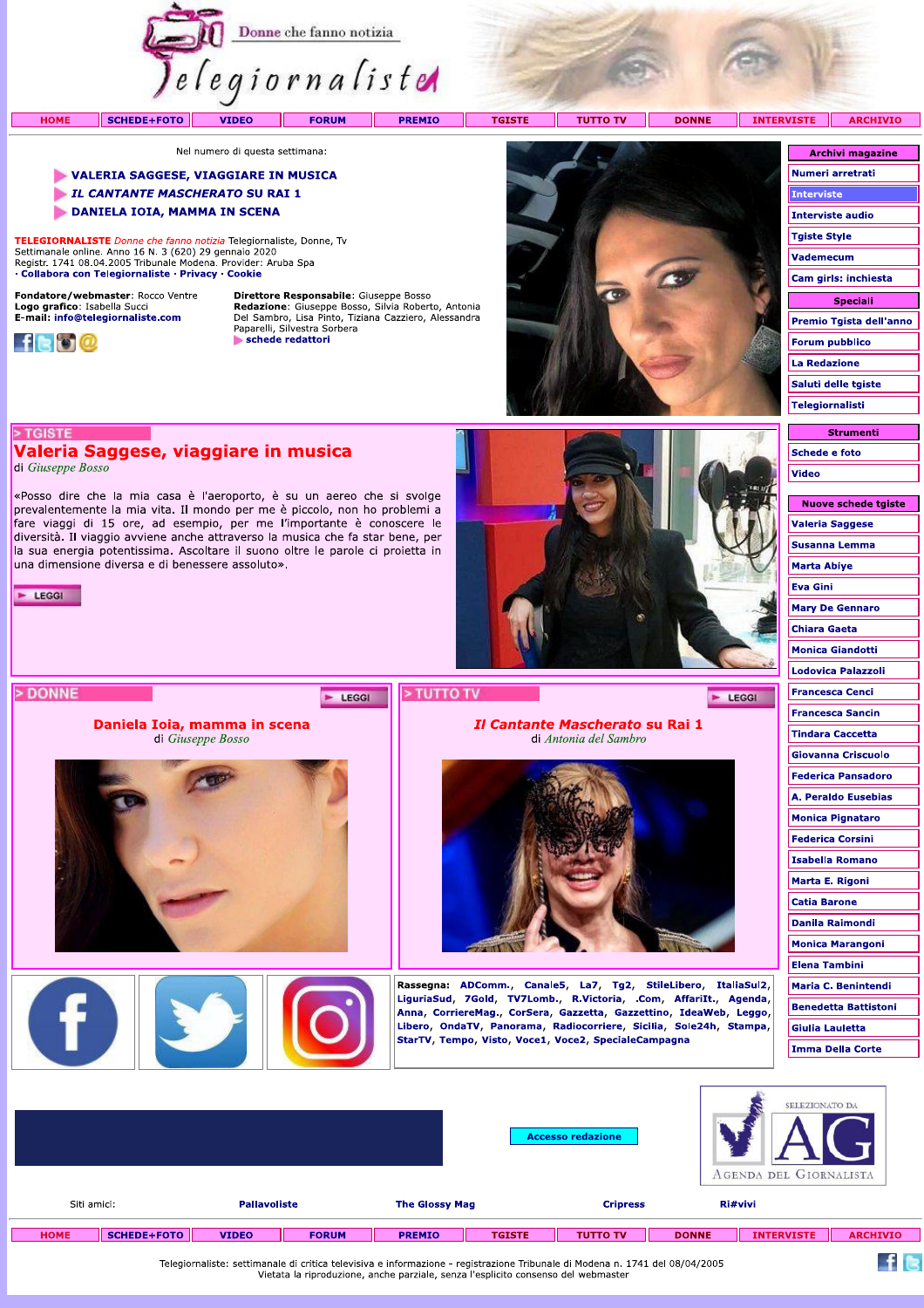

di Giuseppe Bosso

**Transformation in the complete of the CA (in the set of the set of the conservation of the set of the set of the set of the set of the set of the set of the set of the set of the base of the property of the base of the b** insieme a Mario Maysse titolare dello storico negozio di dischi Disclan, eletto dal Rolling Stones magazine "il negozio di dischi più amato di tutti i tempi in Italia". Mi chiamano "talebana", ma la musica è arte e va rispettata. Sono del parere che se ne deve occupare chi è del settore, anche un presentatore deve conoscerla o perlomeno essere affiancato da una persona esperta». i mainstream. In **radio** lo faccio con la rubrica *Visti Da Disclan*, condotta insieme a Mario Mayese titolare dello storico negozio di dischi piscan, eletto idal Rolling Stones magazine "il negozio di cischi più amato di

"Posso dire che la mia casa è l'aeroporto – ride, ndr – è su un aereo che si svolge prevalentemente la mia vita. Il mondo per me è piccolo, non ho conoscere le diversità. Il viaggio avviene anche attraverso la musica che f **pen Onius**, associazione che aluta i bambini e i ragazzi malati di cancro. Diclotto spiendidi musicisti hanno suonato con il cuore a cominciare dal producer, pianista-compositore Matteo Saggese, che (tengo a precisarlo) non è mio parente, ma una persona con cui è nato un forte rapporto di amicizia - mi chiama soul sister, sorella dell'anima - con cui lavoro da cinque anni. Abbiamo la stessa visione della musica. Il concerto è stato organizzato da Tempi moderni, da Marco Russo, che ringrazio per avermi dato carta bianca nella conduzione. Più che una presentatrice, ho voluto essere parte del concerto, raccontando in modo diverso ciò che accadeva, improvvisando, andando a braccio, raccontando aneddoti e creando una vera e propria liason tra i vari momenti dello show, senza mai rompere l'osmosi. Fra gli ospiti anche Peppe Servillo, Danny Cummings, Phil Palmer accompagnati dai professori della scuola<br>jazzistica Salernitana che tutta Europa ci invidia». ion il cuore a cominciare dal producer, pianista-compositore Matteo Saggese, che (tengo a precisarlo) hon è mio parente, ma una persona con cui è nato un forte inapprobro di amicizia – mi chiama sour stier, sorella dell'an

sul primo vero talent, se non erro. Io creò Pippo Baudo, si chiamava Gran Premio, ma era una cosa diversa. C'era un direttore artistico competente che ha spatio and the spatial standard is particular than the spatial stand

invece, penso alle parole di Tiziano Terzani, c'è una strada nella vita e te ne accorgi solo quando è finita.... Tutto quello che facciamo è collegato e il libero arbitrio<br>c'entra ben poco. Quindi seguo l'onda. Quel filo i Esta a loro dirlo, preferisco non esprimermi, mi sembrerebbe presuntuoso. Ma mi piace certamente dare una mano a chi merita».<br> **Riguardando indietro il tuo percorso c'è qualcosa che rimpiangi di non aver fatto o che rifare** 

interiore, individualismo e narcisismo estremo che portano all'autodistruzione. La parola chiave è "armonia". Come vedi la musica c'entra sempre».

: **I tuoi prossimi impegni?**<br>«C'è una mostra fotografica a Salerno dedicata a David Bowie. Sono gli scatti del fotografo giapponese Masayoshi Sukita. Il 21 febbraio terrò un incontro proprio : «C'e una mostra fotografica a Salerno dedicata a David Bowle. Sono gli scatti del fotografo giapponese Masayosni Sukita. Il 21 febbralo terro un incontro proprio Interiore, individualismo e narcisismo estremo che portano all'autodistruzione. La parola chiave e "armonia". Come vedi l<br> **I tuoi prossimi impegni?**<br>
«C'è una mostra fotografica a Salerno dedicata a David Bowie. Sono gli

| <b>HOME</b> | <b>SCHEDE+FOTO</b> | <b>VIDEO</b> | <b>FORUM</b> | <b>PREMIO</b> | <b>TGISTE</b> | <b>TUTTO TV</b> | <b>DONNE</b> | <b>INTERVISTE</b> | <b>ARCHIVIO</b> |
|-------------|--------------------|--------------|--------------|---------------|---------------|-----------------|--------------|-------------------|-----------------|

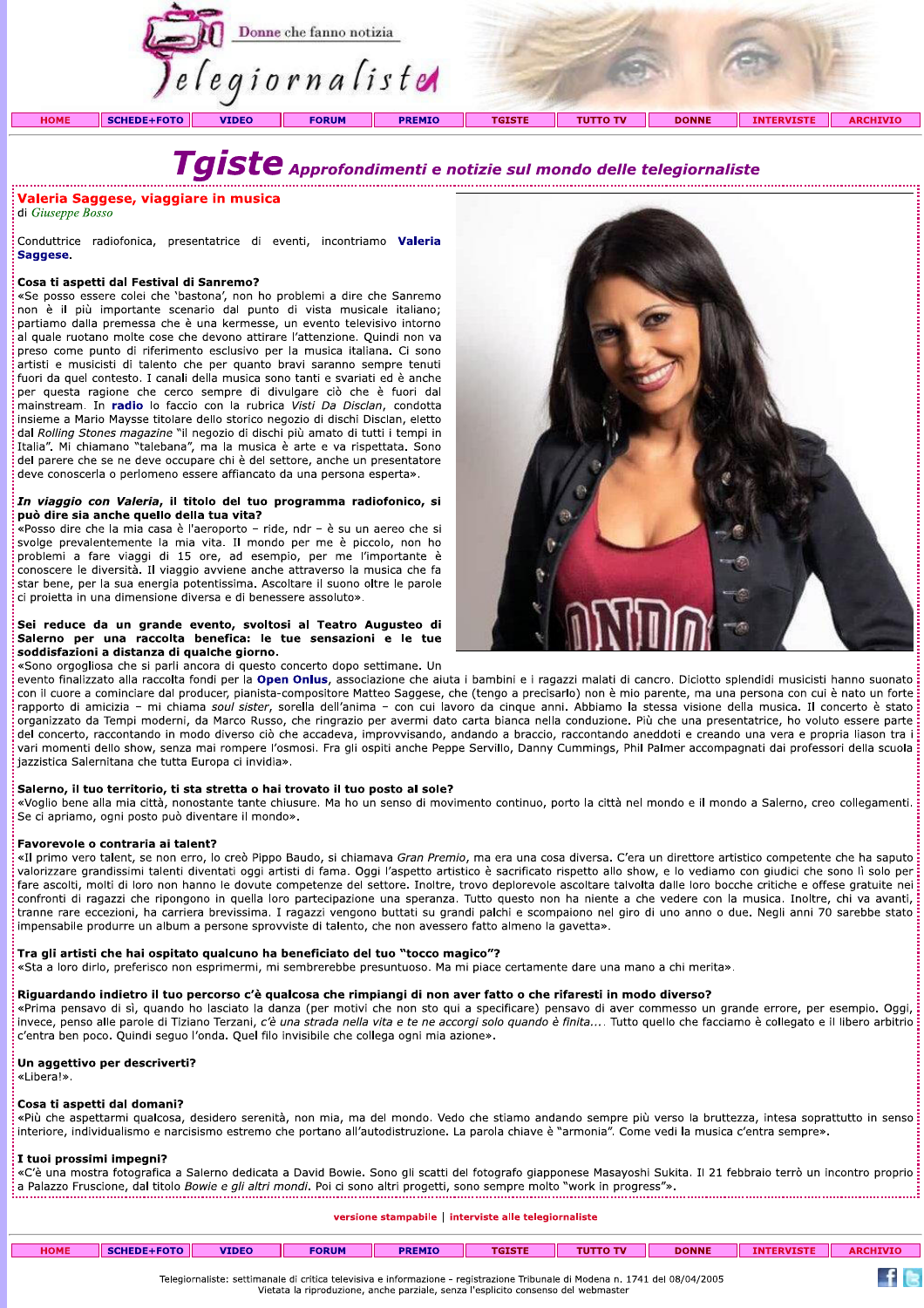

# Tutto TV Ieri, oggi e domani

### *Il Cantante Mascherato su Rai 1* di Antonia del Sambro

Un'altra idea vincente per una conduttrice istrionica e geniale come Milly Carlucci che dallo scorso 2019 ha fatto il possibile e l'impossibile per portare in Rai e soprattutto nella rete ammiraglia uno dei format più originali e sorprendenti mai visto nella televisione italiana.

Il Cantante Mascherato ha una struttura semplice, ma vincente al tempo stesso.

Voci note e personaggi famosi del panorama artistico italiano si presentano al pubblico e a una giuria completamente travestiti con costumi e maschere, come se fosse carnevale, ma che li rendono del tutto irriconoscibili sia nell'aspetto che nella voce, o almeno per quest'ultima in parte.

Il gioco, il divertimento e l'intrattenimento stanno proprio in questo! Giuria, pubblico in sala e pubblico a casa devono cercare il nome protagonisti, con voce camuffata, e affidandosi per il resto solo al loro istinto.

La novità, la bellezza e l'accuratezza dei costumi, la scarsità di proposte altrettanto allettanti e originali fanno tutto il resto, declamando l'indiscusso successo del format e del programma sia a livello di ascolti che a livello di social media.

Milly Carlucci perfetta padrona di casa a suo agio tra maschere e giurati, tra i quali ci sono nomi come Flavio Insinna e Patty Pravo, si diverte lei per prima e questo arriva al pubblico e decreta l'ulteriore fascinazione negli snettatori.

Ogni venerdì su Raiuno Il Cantante Mascherato è la testimonianza che lo show sulla Rai non è mai un fatto da nulla e che la tradizione decennale di fare bene questo tipo di spettacolo è ancora intatta e più forte che mai.

versione stampabile | interviste a personaggi | interviste a telegiornalisti

| <b>HOME</b> | SCHEDE+FOTO | <b>VIDEO</b> | <b>FORUM</b> | <b>PREMIO</b> | <b>TGISTE</b> | <b>TUTTO TV</b> | <b>DONNE</b> | EDUTCTE<br>۱. . | <b>ARCHIVIO</b> |
|-------------|-------------|--------------|--------------|---------------|---------------|-----------------|--------------|-----------------|-----------------|
|             |             |              |              |               |               |                 |              |                 |                 |

Telegiornaliste: settimanale di critica televisiva e informazione - registrazione Tribunale di Modena n. 1741 del 08/04/2005 Vietata la riproduzione, anche parziale, senza l'esplicito consenso del webmaster



 $\pm$  6